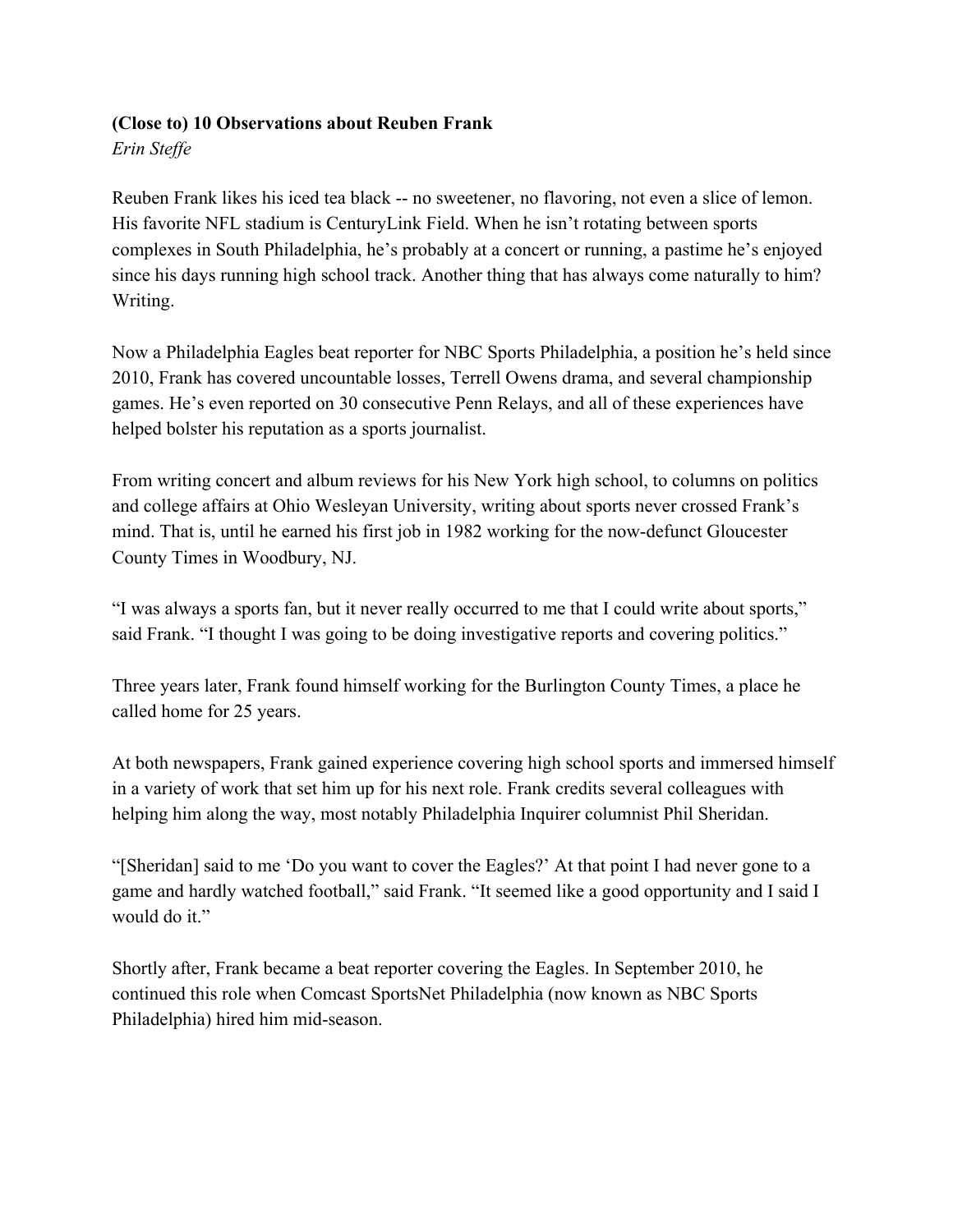In addition to his guest appearances and radio hosting experience on 94.1 WIP, this is where Frank began to make a name for himself. It's also when he met his longtime friend and colleague Geoff Mosher.

"He was already the main Eagles reporter at Comcast SportsNet when he advocated for them to hire me as 'Eagles Insider,' a really prominent job," said Mosher. "I don't know how many beat reporters would advocate for their company to hire another one, so that says a lot about Reuben's lack of an ego."

Since joining NBC Sports Philadelphia, Frank has watched his storytelling change dramatically.

"Jobs now don't even resemble what my job used to be," said Frank. "Stories are shorter, and there are lots of lists and personality put into it, which we never did. I never write features about players anymore. It's more like 'Here are 5 reasons why Jordan Matthews helps the Eagles.' It has changed the way we cover teams."

Long gone is the time when communities would read the results of a game the next morning in the paper. Frank altered his writing style to appeal to an immediacy-driven society, resulting in arguably his most well-known work: Roob's 10 Observations.

"It's one of the hardest things I've ever done," said Frank. "It was born out of analytics."

That's no surprise, considering Frank is a statistics guru. He's known to reference trends and numbers in his writing and especially in his tweets.

"Reuben is the king of researching statistics and historical trends," said Mosher. "He would shuffle through his Bible of Eagles notes to research stats that nobody else would have. It has, and always will, set him apart from pretty much anyone on the Eagles beat."

Roughly three years ago, Frank discovered that stories did well within the first hour after a game. He approached his boss and asked if he could try writing a piece during the game and file it as soon as the game ended.

"I am making changes, deleting and adding up points up until the last minute," said Frank. "It's stressful when it comes down to overtime and tie games with a minute remaining. It's a lot of deep breaths, but it's fun."